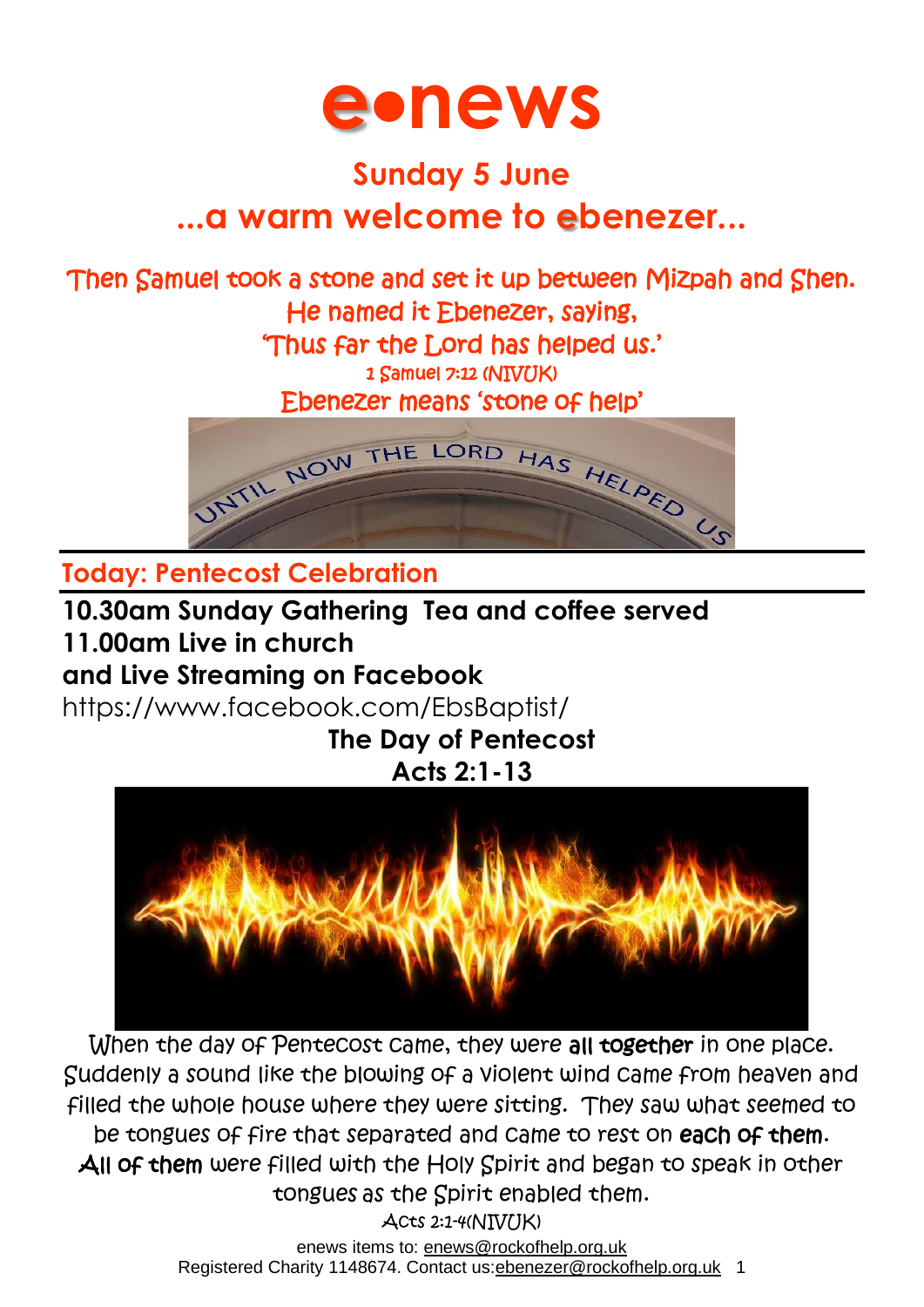#### **Today continued**

#### **6.30pm Churches Together in Scarborough, celebrating the coming of the Holy Spirit, St Peter's RC Church, Castle Road, YO11 1TH**

Join with Christians from all denominations in Scarborough to worship together and enjoy a time of fellowship with our brothers and sisters in Christ Jesus.

**The Queen's Platinum Jubilee 2022**



I urge, then, first of all, that petitions, prayers, intercession and thanksgiving be made for all people – for kings and all those in authority, that we may live peaceful and quiet lives in all godliness and holiness. This is good, and pleases God our Saviour, who wants all people to be saved and to come to a knowledge of the truth. 1 Timothy 2:1-4 (NIVIIK)



Source: https://care.org.uk/news/2022/06/prayers-to-mark-the-queensplatinum-jubilee

> enews items to: [enews@rockofhelp.org.uk](mailto:enews@rockofhelp.org.uk) Registered Charity 1148674. Contact us:ebenezer@rockofhelp.org.uk 2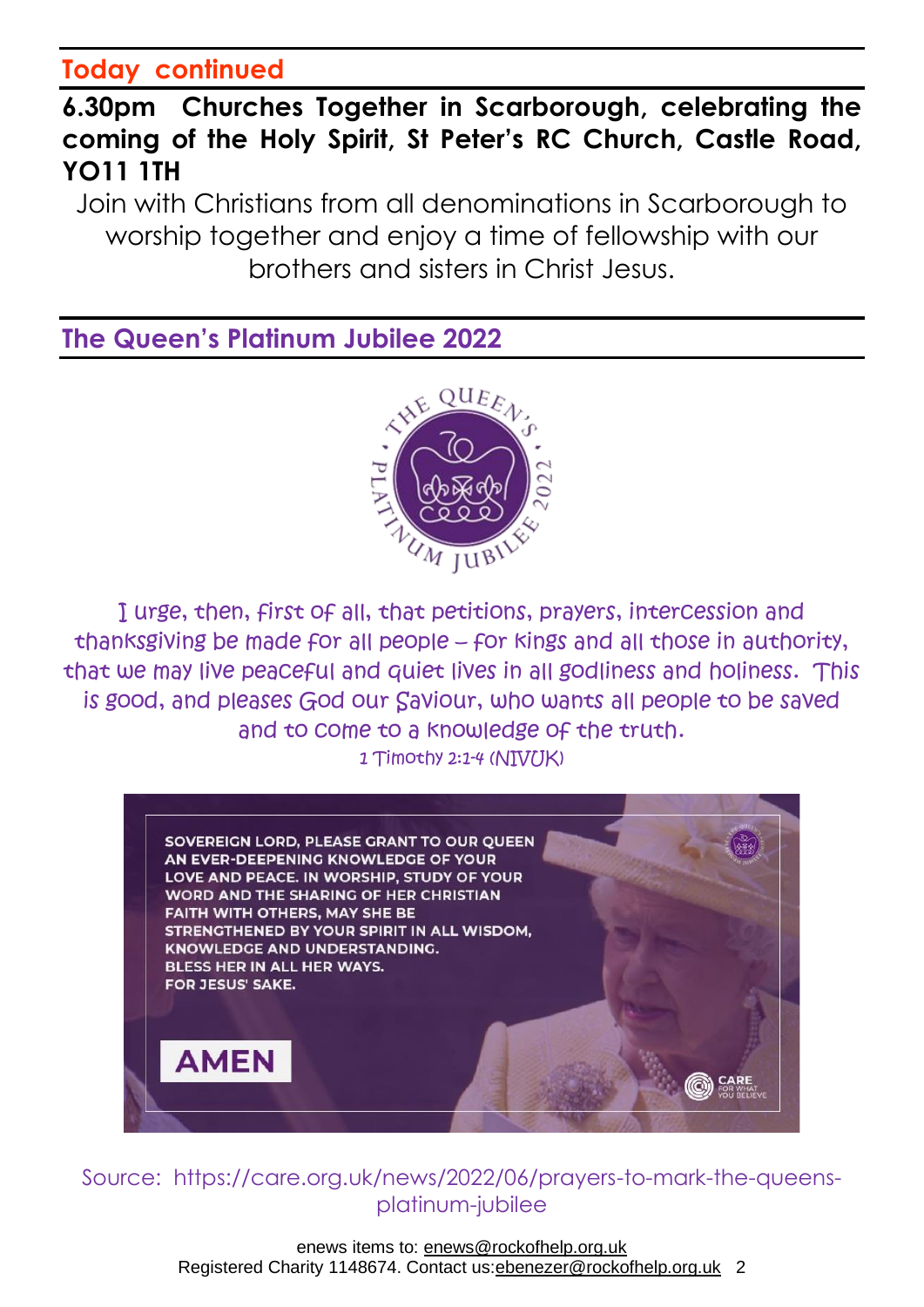**Sunday 12 June** 

**10.30am Sunday Gathering Tea and coffee served 11.00am Live in church, , and Live Streaming on Facebook**

<https://www.facebook.com/EbsBaptist/>

**Leo Bann SwaziVision**

*Missions Coordinator says:*

Our speaker on 12 June is Leo Baan from the Netherlands, who with his wife, Jill, leads SwaziVision, a trust to help Swaziland to attain its dream for a first world country. The aims are:

- $\pm$  to work towards an Aids Free Country
- $\ddagger$  to protect the children
- $\downarrow$  to help educate its people to have family values based on Biblical foundations
- $\downarrow$  to enable children to grow up in a warm, save, caring and protected environment.

John Payne is organising a lunch with Leo at Scalby Manor, a Stonehouse restaurant on Burniston Road. This will give you the opportunity to chat to Leo and find out more in an informal setting.

If you would like to join the group, John needs to know **TODAY**, so that he can book the table.

# $SWAZ$   $\cdot$  vision  $\cdot$

### **Missions Updates**

On the Ebenezer Church website:

<https://www.rockofhelp.org.uk/noticeboard>

- FISS Zoom Prayer Meeting Thursday 9 June 11am
- $\overline{\phantom{a}}$  BMS Weekly Update 26 May
- $\frac{1}{2}$  BMS Weekly Update 2 June
- Worldshare Prayer Calendar June 2022
- Release International News Update June 2022
- **WAF More than Conquerors 1 June**
- Benstead's Prayer Letter May 2022